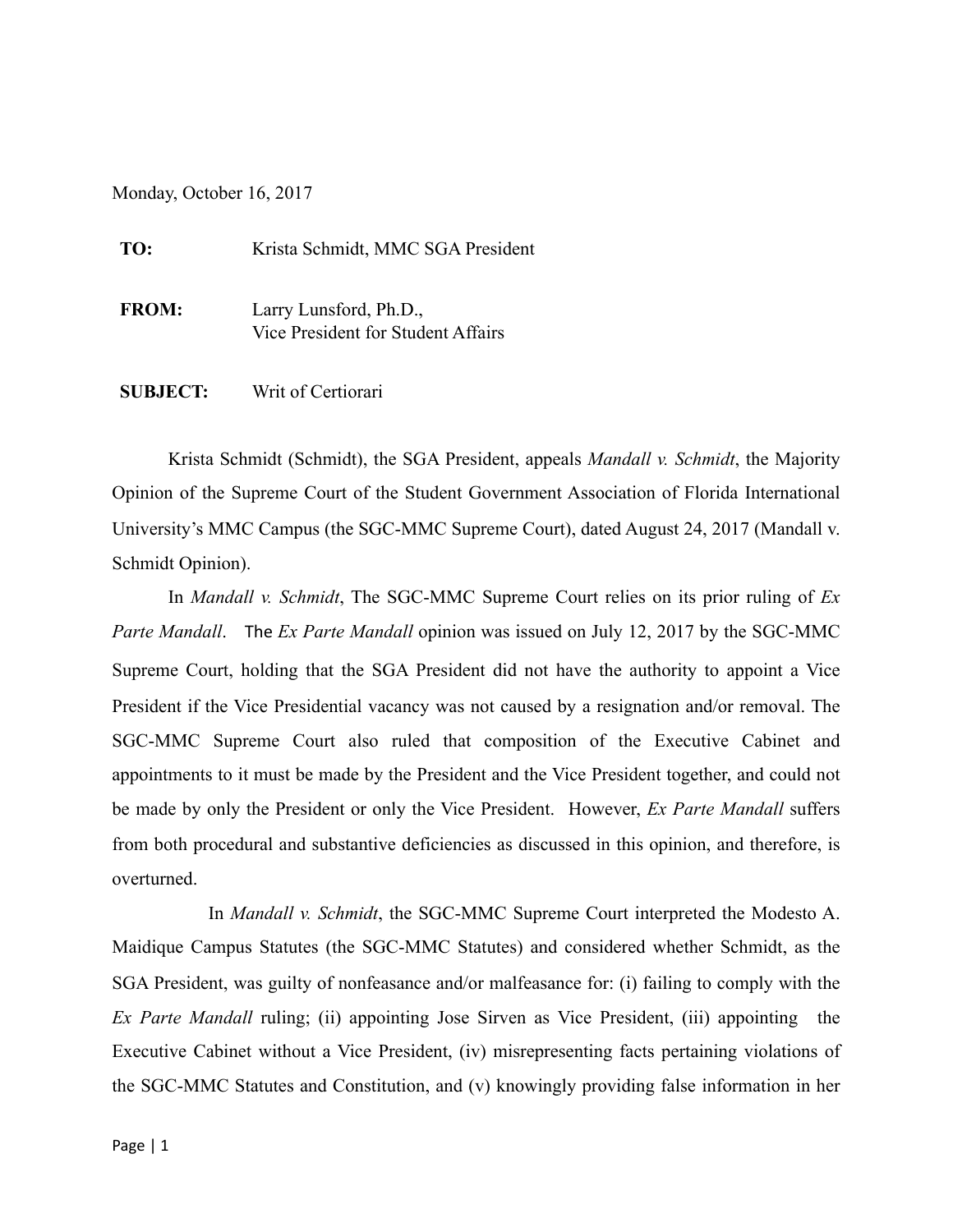capacity as a Student Government Official. After hearing the case, the SGC-MMC Supreme Court concluded that Schmidt was guilty of all alleged violations, except for the allegation described in (ii).

 After the issuance of *Mandell v. Schmidt*, Schmidt timely filed a Writ of Certiorari. In her Writ of Certiorari, Schmidt claims that *Ex Parte Mandall* was overturned by the Vice President for Student Affairs and seeks to have the SGC-MMC Supreme Court members removed and her pay reinstated.

## **Review**

 As the Vice President for Student Affairs, I have the authority to review the Writ of Certiorari filed by Schmidt. *See* Article VIII, §8.04 of the SGC-MMC Statutes.

## I. *Ex Parte Mandall*

 A review of *Ex Parte Mandall* is necessary because it served as the basis for the SGC-MMC Supreme Court in *Mandall v. Schmidt*. *Ex Parte Mandall* ruled that the President does not have the authority to appoint a Vice President when the Vice President vacancy was not caused by a resignation and/or removal. *Ex Parte Mandall* further ruled that the vacant Vice President position should be filled using the procedure set forth in the SGC-MMC Statutes Article VI Section  $6.04(b)(i)(3)(a)(ii)$ . This provision states:

> In the event that the **Presidential candidate** has not qualified or is disqualified two (2) weeks or less **from the start of voting**, both the Presidential and Vice Presidential candidates on the ticket will be declared disqualified but shall remain on the ballot pending any appeals to the Elections Board, Court, or Vice President of Student Affairs. If the disqualification stands, the President/Vice President ticket with the second-most votes in the Election shall be declared the winner. (Emphasis added.)

<span id="page-1-1"></span>The Elections Code makes a clear distinction between Presidential and Vice Presidential candidates.[1](#page-1-0) The cited provision unequivocally states that it applies to the **Presidential candidate** being disqualified, making it inapplicable to the qualification of the the Vice President candidate. Furthermore, a plain reading of the statute makes it clear that this procedure applies **before** the election. In this case, the Vice President candidate was

<span id="page-1-0"></span><sup>&</sup>lt;sup>[1](#page-1-1)</sup> See, e.g., Article VI, Sec. 6.04(a)(vi) of the SGC-MMC Statutes; Article VI, Sec. 6.04(b)(i)(3) of the SGC-MMC Statutes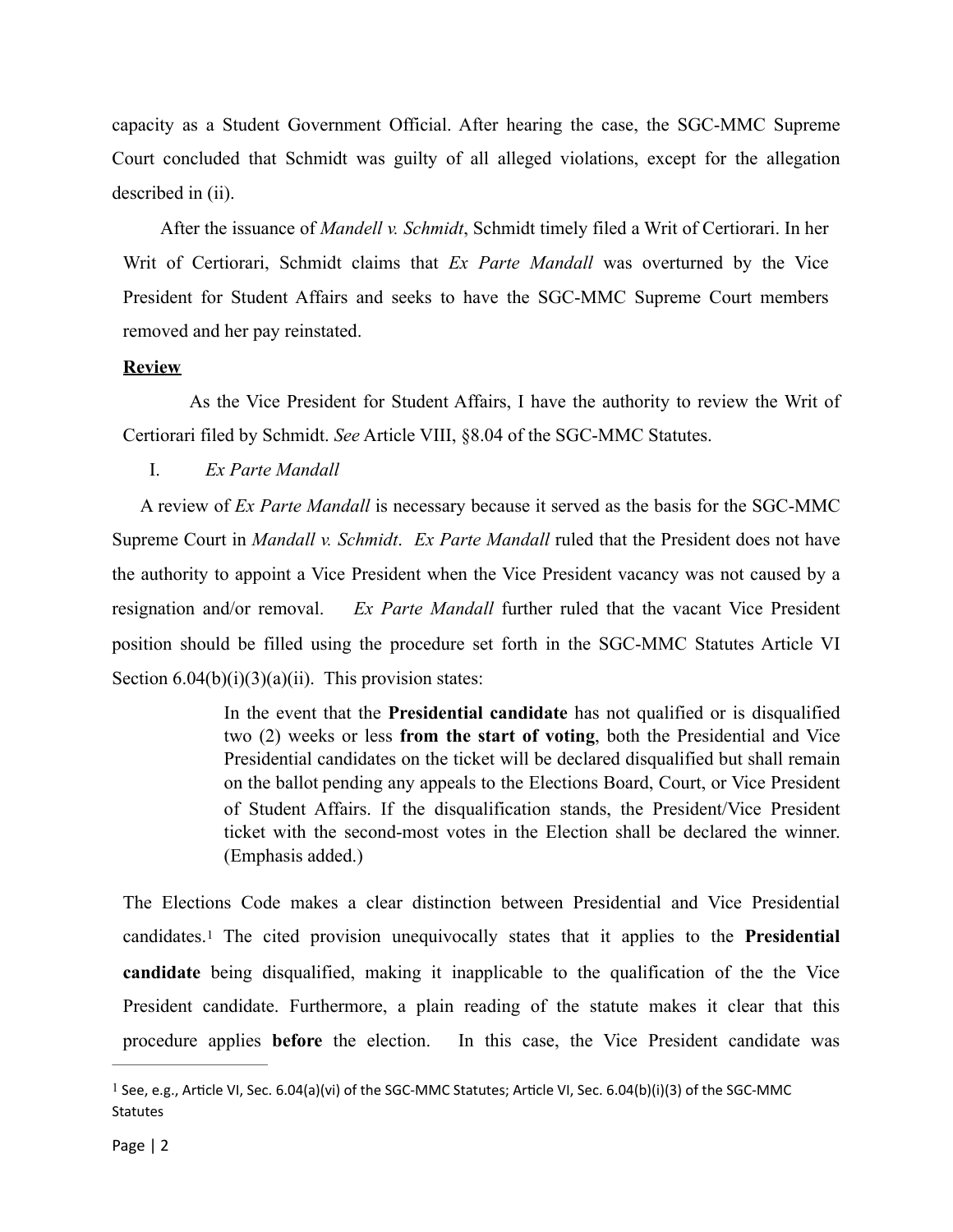disqualified after the votes have already been cast[.](#page-2-0)<sup>[2](#page-2-0)</sup> Thus, the only provision that can apply is FIU SGA Constitution Article IV(5)(D) which states:

> <span id="page-2-7"></span><span id="page-2-6"></span><span id="page-2-5"></span><span id="page-2-4"></span>In the case of resignation or removal of the Vice President, the President shall appoint a Vice president to be confirmed by the Senate. This appointment must be confirmed by a two thirds (2/3) vote of the Senate.

Therefore, Schmidt had the authority to appoint a Vice President to be confirmed by the Senate. Until confirmed by the Senate, the person serves in the position as an interim with the rights and responsibilities of the office[.3](#page-2-1)

 Having determined that the President lacked the authority to appoint the Vice President, the SCG-MMC Supreme Court in *Ex Parte Mandall* then ruled that the President acted alone in appointingthe Executive Cabinet members, violating the SCG-MMC Statutes.<sup>[4](#page-2-2)</sup> While I agree with the SGC-MMC Supreme Court that the SGC-MMC Statutes require appointment of Executive Cabinet members by both the President and the Vice President,<sup>5</sup> there is no record evidence in *Ex Parte Mandall* to suggest that Schmidt did not act without the Interim Vice

<span id="page-2-0"></span><sup>&</sup>lt;sup>[2](#page-2-4)</sup> While removal and disqualification are different, in this case, the effect is the same, i.e., there was no Vice President candidate.

<span id="page-2-1"></span> $3$ . See also Florida Statutes Section 114.04 regarding appointment of vacancies in public offices). The SGA governing documents are silent as to when the confirmation is to take place

<span id="page-2-2"></span> $4$  The SCG-MMC Supreme Court cites SGC-MMC Statutes Section 4.03(iii)(1), and (2) as the controlling sections. However, the citation should have been SCG-MMC Statutes Section 4.02(c)(iii)(1).

<span id="page-2-3"></span> $5$  While the SGC-MMC Statutes require both the President and Vice President to act regarding the Executive Cabinet, the University-wide Constitution rests the authority in the President alone. See SGC Constitution 3(D)(2).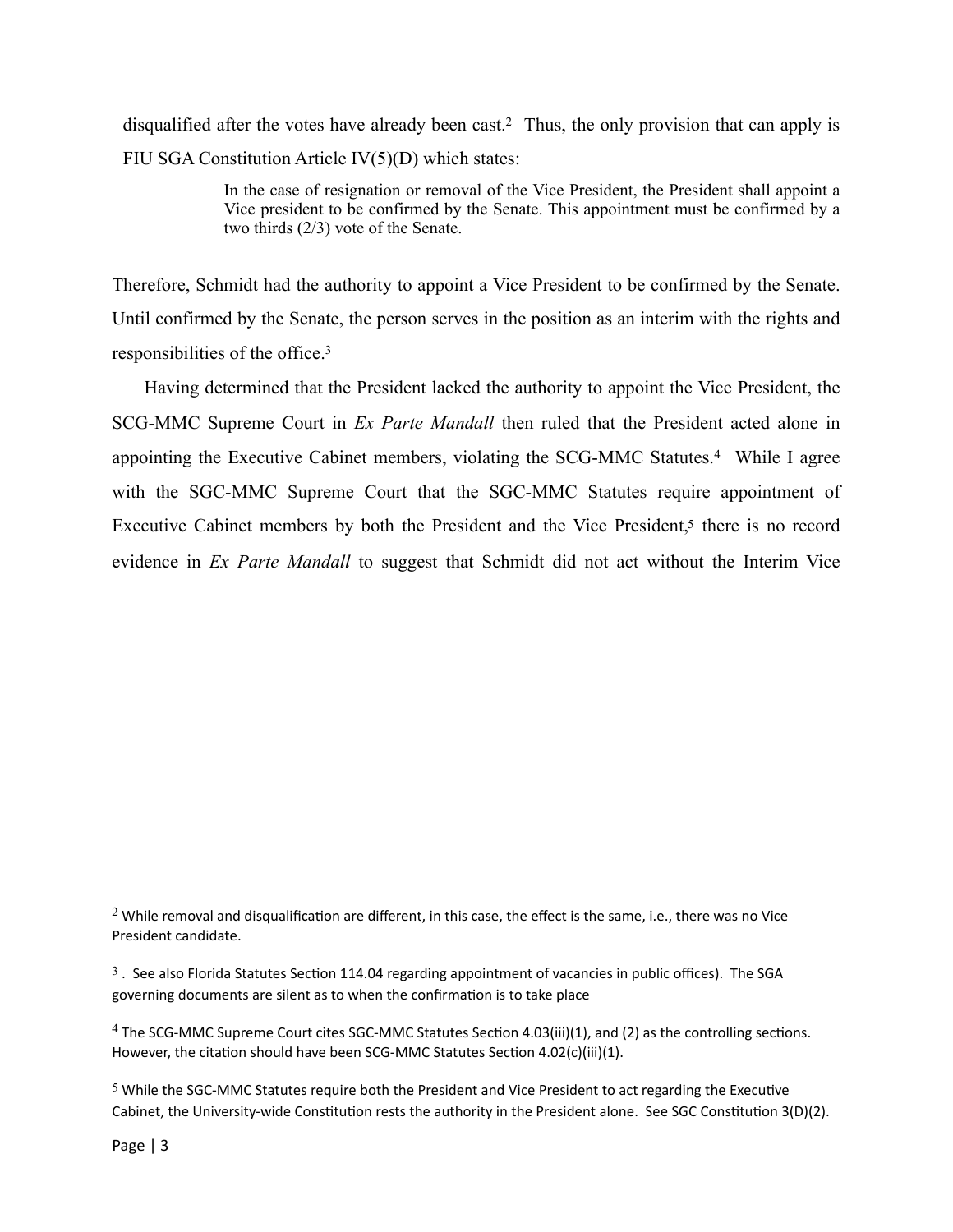President in making the referenced appointments[.](#page-3-0)<sup>[6](#page-3-0)</sup> Therefore, the appointments of the Executive Cabinet were authorized[.7](#page-3-1)

## <span id="page-3-3"></span><span id="page-3-2"></span>II. *Mandall v. Schmidt*

 Given that the ruling in *Ex Parte Mandall* was erroneous, Schmidt cannot be found to be guilty of malfeasance in failing to follow its rulings. Therefore, the first, third and fourth rulings of *Mandall v. Schmidt* are overturned.

 As a result of the foregoing, we are left with the SGC-MMC Supreme Court's fifth ruling that Schmidt was guilty of malfeasance for knowingly providing false information in her capacity as a Student Government Official, violating SGC-MMC Statutes Article VIII Section 8.02(i). In arriving at its ruling, the SGC-MMC Supreme Court examined screen shots of text messages to conclude that "Schmidt acknowledge[s] that there were irregularities in the appointment of her executive cabinet…." The record does not support the SGC-MMC Supreme Court's conclusion. Schmidt stated in her text message:

"Hey guys to be transparent about the appointed cabinet members and VP, they have been helping me with organizing ourselves for the fall. They have not been making decisions nor spending money on their own. We should have communicated better but again there would be a speaker by now that would be the one to send all this info to the senate. I NEED help. There's a lot to be done and I can't continue to do things by myself. Yes the senate confirms the cabinet but that doesn't mean that they do not work until they are confirmed. We have been working on a newsletter style document with bios to send to you all that says who they are. We have been waiting for the last ones in order to introduce them to you all."

<span id="page-3-0"></span> $6$  In fact, the record of Schmidt v. Mandall contains screen shots between Schmidt and Mandall in which Schmidt indicates that she worked with Jose Sirven in the cabinet appointments.

<span id="page-3-1"></span> $7$  In addition to the substantive problems with Ex Parte Mandall, the opinion suffers from a number of procedural due process deficiencies. First, there is no provision in the SGC governing documents (i.e., the University-wide Constitution and SGC MMC Statutes) that allows an ex parte proceeding to occur in the first place. Ex parte proceedings, by definition, exclude all parties from participating, and thus, benefit one party. See Black's Law Dictionary. Ex Parte Mandall questioned the bounds of the authority of the SGC MMC President. Given this, at a minimum, Schmidt should have been notified and had an opportunity to defend her actions. Second, there was insufficient notice for the hearing. As noted in Mandall v. Schmidt, Schmidt did not learn of the issuance of Ex Parte Mandall until after the time to appeal had passed. When she was informed about the hearing, she questioned whether it had been appropriately noticed. While there had been a posting of the Ex Parte Mandall hearing, it was insufficient because it merely stated that there was to be a public hearing with the date, time and location. As noted in the appeal of Santti v. Hernandez, an effective notice must give the public sufficient information to understand the nature of the hearing. The Ex Parte Mandall notice fails to meet that standard.